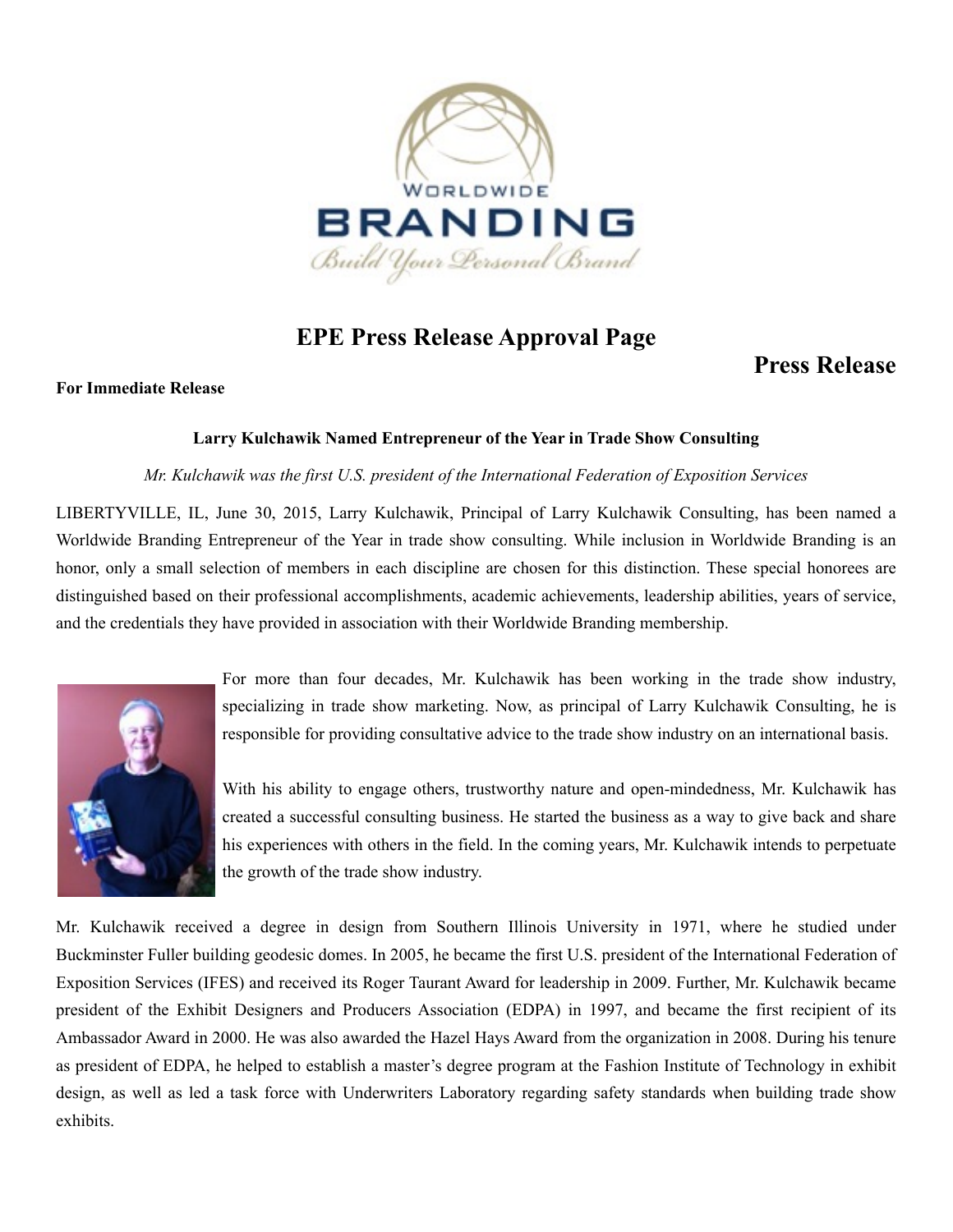In 2015, Mr. Kulchawik released a book highlighting his experiences in the trade show industry. Titled "Trade Shows from One Country to the Next," the book acts as a guide to the different venues, regulations, exhibit styles and cultural differences when exhibiting in 45 countries.

In his book, Mr. Kulchawik points out the challenges and misdirected thoughts that some companies face when it comes to marketing their products and services internationally. Many companies will send a few employees from their main office to a foreign location, as well as a selection of employees from a branch that is closest to that location. As a result, the main office employees tend to be fixated on minor concerns like currency difference, transportation to hotel, tipping, and language rather than their main mission— communicating the benefits and value of their products and services in the trade show environment. To combat this problem, Mr. Kulchawik highlights the importance staying focused on your mission while respecting and understanding local thinking and engaging methods rather than get bogged down in the minutia of the entire culture.





Larry Kulchawik Consulting provides advice to those in the \$300 billion international trade show industry, as well as the design and fabrication of trade shows from one country to the next. For more information, please visit [http://www.larrykulchawik.com.](http://www.larrykulchawik.com)

## **About Worldwide Branding**

For over 15 years, Worldwide Branding has been the leading, one-stop-shop, personal branding company, both in the United States and abroad. From writing professional biographies and press releases, to creating and driving traffic to personal websites, our team of branding experts tailor each product specifically for our clients' needs. We are dedicated to empowering our 600,000 clients with effective branding tools to help them achieve success. From healthcare to finance to education and law, our constituents represent every major industry and occupation, at all career levels.

An international company, we provide our members with access to members in over 52 countries including, the United States, Canada, Australia, the United Kingdom, France, The Netherlands, Germany, Ireland, Spain, Switzerland, South Africa, Belgium, Mexico, Italy, Brazil, Sweden and The United Arab Emirates, just to name a few.

For more information, please visit [http://www.worldwidebranding.com.](http://www.worldwidebranding.com)

Contact: Ellen Campbell Director, Media Relations [mediarelations@worldwidebranding.com](mailto:mediarelations@worldwidebranding.com)

*\*\*\*Please take a moment to sign off on the content of your press release. We will be happy to implement any changes that you request, however, if we do not hear from you within 10 business days, we will consider your press release accurate and cannot be held responsible for any inaccurate information.\*\*\**